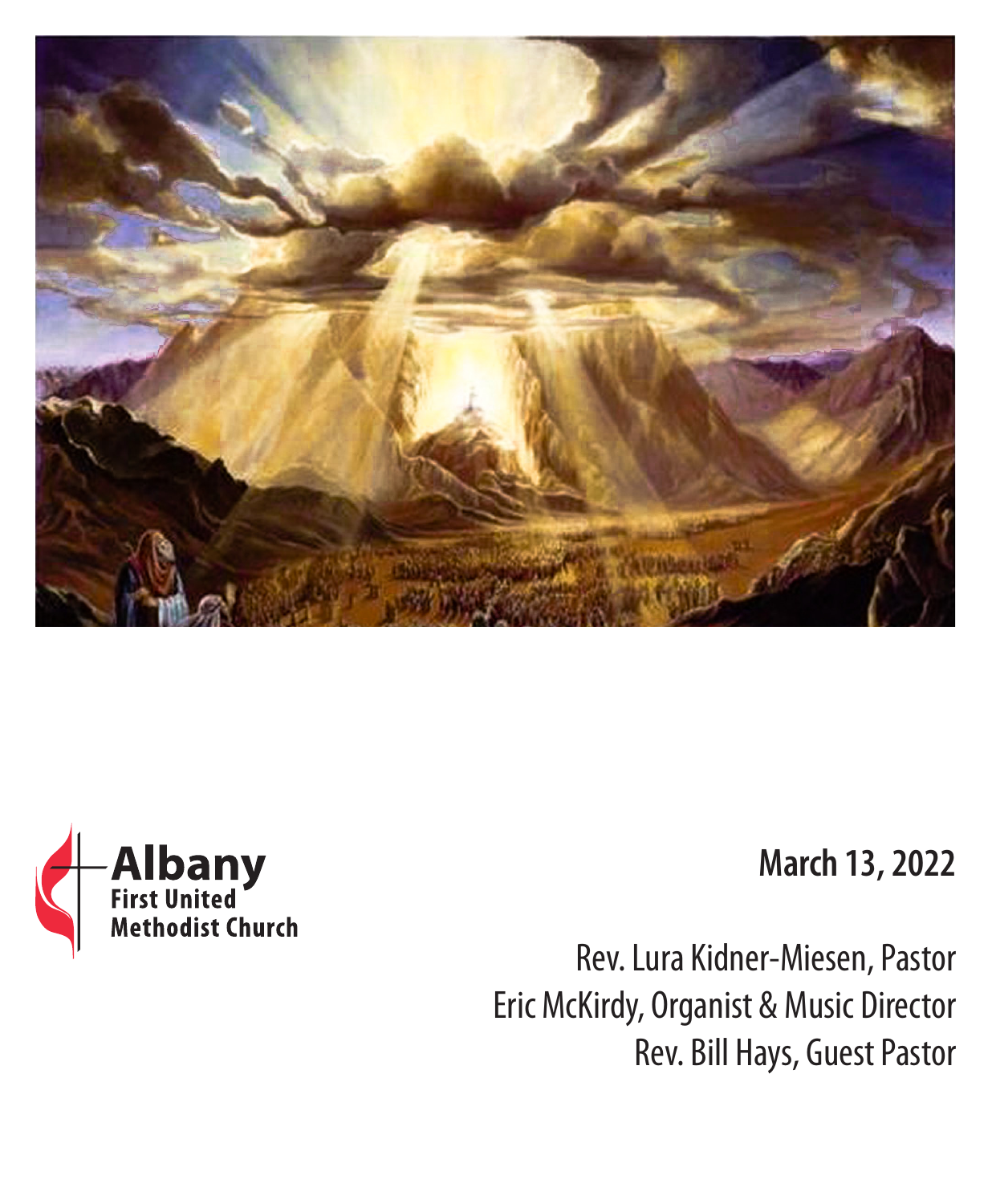## **Centering Thoughts**

Listen to Jesus and follow him. That's the message of the Transfiguration. —Pope Francis.

> Be determined to live in the light. —Lailah Gifty Akita

The human journey is a continuous act of transfiguration. —John O'Donohue

 Faith is the strength by which a shattered world shall emerge into the light. —Helen Keller

God places us in the world as [God's] fellow workers—agents of transfiguration. We work with God so that injustice is transfigured into justice, so there will be more compassion and caring, that there will be more laughter and joy, that there will be more togetherness in God's world.

—Desmond Tutu

# **Welcome!**

#### **Prelude**

#### **Invitation to Worship** Carol Pemberton

(adapted from *Meditations of the Heart* by Howard Thurman)

Open unto us—light for our darkness. **Open unto us—courage for our fear.** Open unto us—hope for our despair. **Open unto us—peace for our turmoil.** Open unto us—joy for our sorrow. **Open unto us—strength for our weakness.** Open unto us—wisdom for our confusion. **Open unto us—forgiveness for our sins.** Open unto us—tenderness for our toughness. **Open unto us—love for our hates.** Open unto us—Thy Self to be held by You.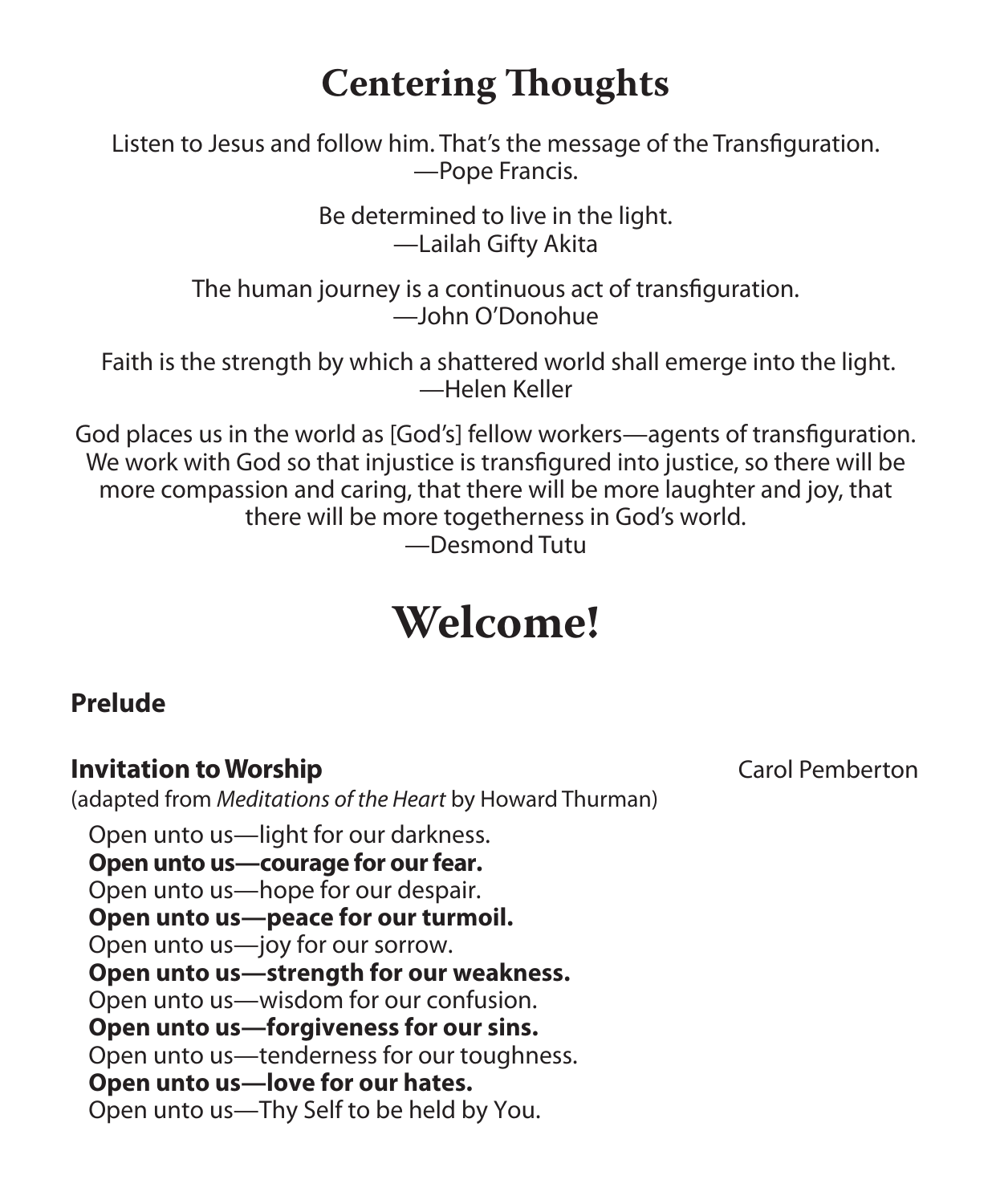**Hymn:** Love Divine, All Loves Excelling **Excelling UMH #384 Scripture:** Luke 9:28-36 **Message:** "The High Point of Life" The Sound of Life and the Rev. Bill Hays **Hymn:** Come, O Thou Traveler Unknown *UMH #386 vv.1, 2, 4* 

#### **Prayer**

#### **The Lord's Prayer**

**Our Father, who art in heaven, hallowed be thy name. Thy kingdom come, thy will be done on earth as it is in heaven. Give us this day our daily bread, and forgive us our trespasses as we forgive those who trespass against us. And lead us not into temptation, but deliver us from evil. For thine is the kingdom, and the power, and the glory forever. Amen.**

**Song:** *In the Garden*Lonna Capaci, Chaundra Carter & Eric McKirdy

**Closing blessing** 

**Postlude**



#### **Announcements**

**~**We welcome Rev. Bill Hays to the pulpit today. Pastor Lura returns from vacation on Friday, March 18.

**~** We celebrate that we can sing during in-person worship! (Please continue to wear a mask.)